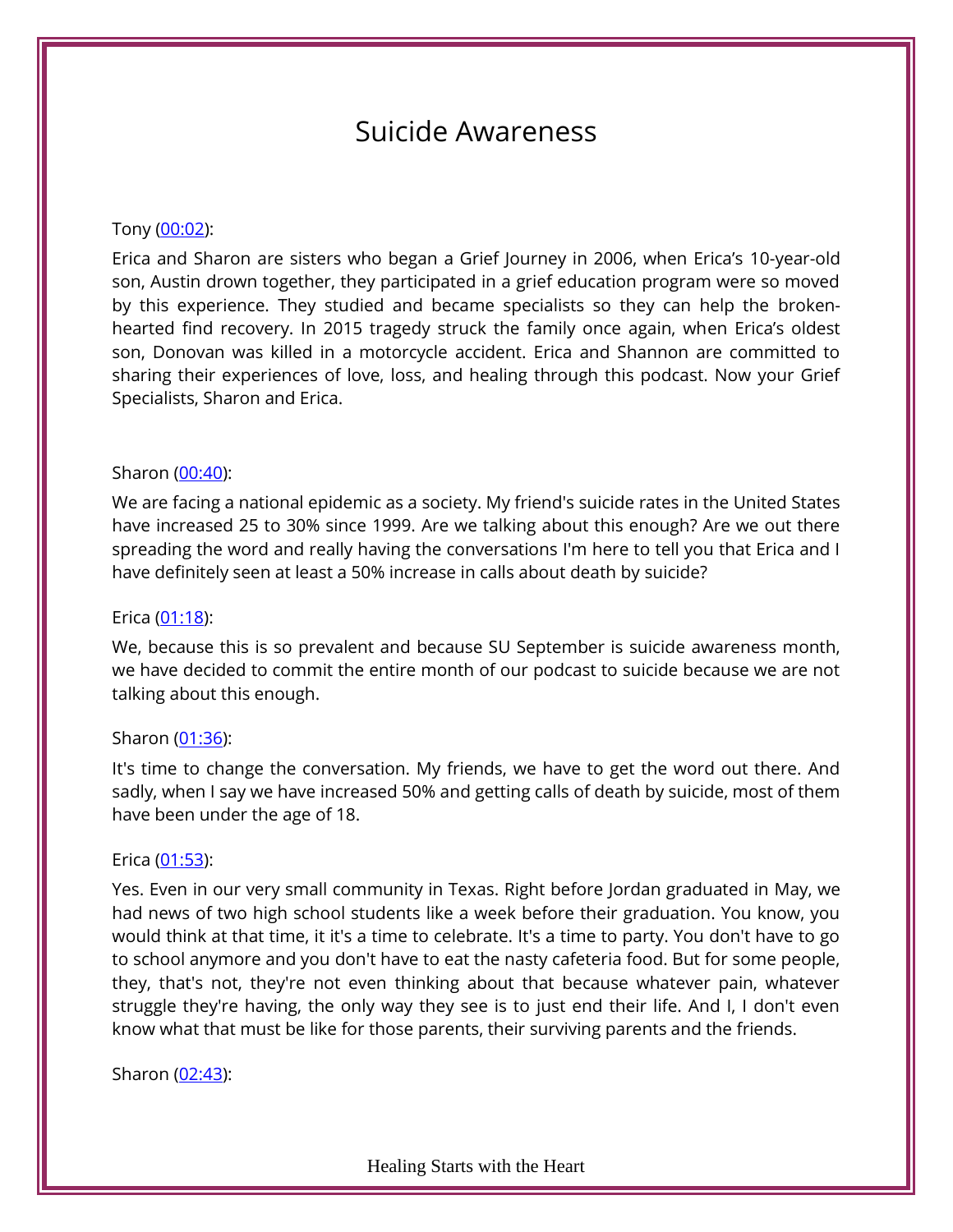Erica, we talk a lot about having the conversation about suicide, right? With our young littles around the house. And now I'm talking about our teams. I want to ask you a question. Have you had the conversation about suicide with Jordan and what do think is the appropriate age to tart to start talking about it?

## Erica [\(03:02\)](https://www.temi.com/editor/t/7pDZkLb8OPYc-sT-1SoT_haIQAoQxXFWxsECbICIzIOlKhQD5mjmknwfNZ26Sh9SZ9nBmMtGFBh6Wz32mOlKCLZDfaY?loadFrom=DocumentDeeplink&ts=182.98):

So, this is where I get, and I don't mean to be silly because this is a serious topic and I'm not being silly. But when we got the news about the one boy that died by suicide the week before graduation and I read on it was the co-fund me, I think it was some information on, on his family's social media page. And his parents wrote a small little part of parents talk to your children, parents reach out, look for the warning signs. And like this question, just came over me. Like what warning signs? Like Jordan is already solemn. He never comes out of his room. He just always seems, you know, kind of moody. So that's the part that I, where I'm being a little facetious. Cause it's like, what does it look like? Because I would never know any difference. Cause he's always kind of irritable and cranky. You know what I mean? It's like you ask him a question and if I ask more than my question allotment, I just start getting, you know, sass and attitude. So, when Jordan came home that day, I, it was my first time having the conversation. I said, I read this from his parents, and I want to know like, have you ever thought about suicide? And he said, no. And I said, well, I don't even know what a warning sign will look like for you because you always just seem like you're withdrawn and you're mad at the world. And he, you know, he laughed and he's like, I know. Right. You know, cause that's our, our relationship. But I said, I know I really want you to, have you ever thought about it? And he's a mom? No, I haven't. And I said, well, if you had, do you feel comfortable that you would come to me? And he said, yes. Now, I mean, if he would have taken his life the next week, you know what I mean? It's like, how do you know?

## Sharon [\(04:51\)](https://www.temi.com/editor/t/7pDZkLb8OPYc-sT-1SoT_haIQAoQxXFWxsECbICIzIOlKhQD5mjmknwfNZ26Sh9SZ9nBmMtGFBh6Wz32mOlKCLZDfaY?loadFrom=DocumentDeeplink&ts=291.73):

Yeah. So, some of the warning signs are talking about wanting to die or kill yourself, looking for a way to kill oneself. Like really looking it up on the internet or really just sharing about it, talking about feeling hopeless or having no purpose that is definitely talking about feeling trapped or being in unbearable pain. Right. Or talk about being a burden to others, right? Increase, use of alcohol or drugs acting anxious all the time. Agitated, restless, sleeping too much, sleeping, too little withdrawing or feeling isolated, showing rage or talking about and seeking revenge. So, these are some of the, the warning signs that we look for. But I also believe that these are blatant signs that are sometimes aren't they just don't appear there.

## Erica [\(05:47\)](https://www.temi.com/editor/t/7pDZkLb8OPYc-sT-1SoT_haIQAoQxXFWxsECbICIzIOlKhQD5mjmknwfNZ26Sh9SZ9nBmMtGFBh6Wz32mOlKCLZDfaY?loadFrom=DocumentDeeplink&ts=347.83):

Right. Because it seems from the recent conversations we've been having with survivors, there was no morning signs. There was no letter left. There was no, there was nothing. So, then you're just left with all these questions, these unanswered questions that you have to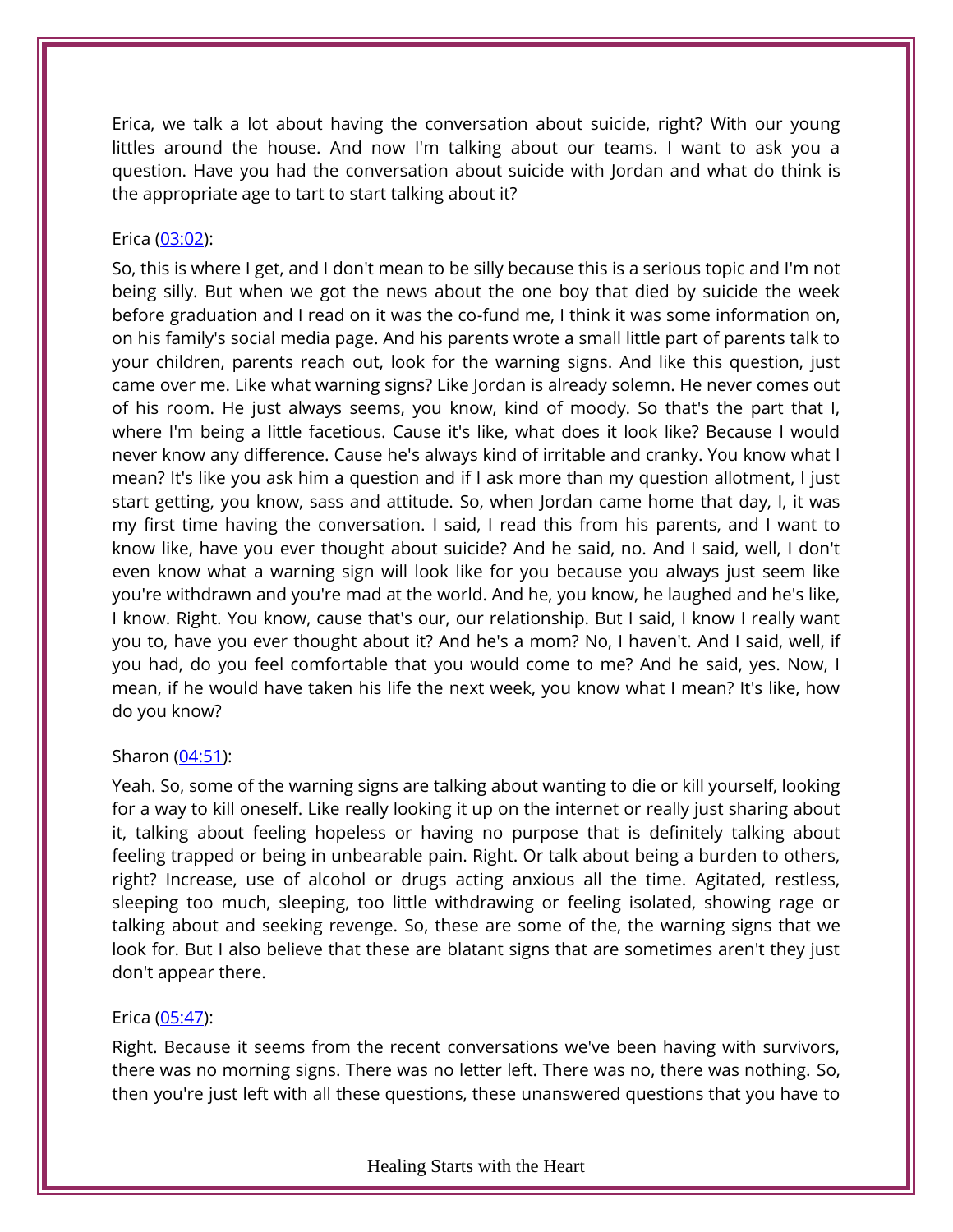carry for the rest of your life. And that to me is so sad for the survivors because all they want to know is why.

## Sharon [\(06:16\)](https://www.temi.com/editor/t/7pDZkLb8OPYc-sT-1SoT_haIQAoQxXFWxsECbICIzIOlKhQD5mjmknwfNZ26Sh9SZ9nBmMtGFBh6Wz32mOlKCLZDfaY?loadFrom=DocumentDeeplink&ts=376.58):

Yeah. Yeah. There's also something else I've been reading about lately is, you know, suicide ideation is where the person is really thinking about it all the time. But there's another thing that I think also happens. And it's with people who are in deep grief and not necessarily from death, but suicide adjacent, they're adjacent to the suicide just enough that they just walk along side. They have reasons not to do it, but they're just there. And they mentioned it quite often and they talk about it. And one of the things that you and I just talked with Ellen Romano about, and she is a grief specialist that specializes in suicide survivors is that most times we find that people who talk about it a lot are not going to do it. That doesn't mean that they won't do it. But I believe that this also this walk that we can do just alongside, because times are tough and painful.

## Erica [\(07:22\)](https://www.temi.com/editor/t/7pDZkLb8OPYc-sT-1SoT_haIQAoQxXFWxsECbICIzIOlKhQD5mjmknwfNZ26Sh9SZ9nBmMtGFBh6Wz32mOlKCLZDfaY?loadFrom=DocumentDeeplink&ts=442.35):

Yeah. And that's one of the things that I wondered is that a myth, because I remember being told that in my psych classes, when I was in college, that someone who verbalizes Mo a lot about it are, are they're least likely to do it. It's the ones that never even mentioned it. And next thing you know, everyone, the family, the community, their survivors are all in shock because they never saw coming like Robin Williams or Kate spade. You know, I think I read an article that Kate Spade's dad said he had just talked to her, and she was going on a vacation. She was packing for vacation.

# Sharon [\(07:59\)](https://www.temi.com/editor/t/7pDZkLb8OPYc-sT-1SoT_haIQAoQxXFWxsECbICIzIOlKhQD5mjmknwfNZ26Sh9SZ9nBmMtGFBh6Wz32mOlKCLZDfaY?loadFrom=DocumentDeeplink&ts=479.28):

Yeah. Yeah. So, one of the things that you and I have toyed with is how deep do we go in the conversation? How deep do we go in the conversation with our kids and how deep do we go in the conversation with the grievers who say, I just want to die? I don't want to be here anymore. So, let's start with that one. You and I know it is so common to hear that. Number one, it's very common here that when someone has experienced a very close loss or death in their family, it is very normal for you to feel like you want to go be with them. And so, we have a lot of times griever say it, sometimes Erica will be working with the griever for three or four months before they actually verbalize it the first time. Or sometimes we know that they're thinking about it. I've actually, we've actually been with clients where we ask them, hey, are you thinking about this? Because they won't even verbalize it because they feel like it's such a sin or it's a taboo to even say it.

# Erica [\(09:01\)](https://www.temi.com/editor/t/7pDZkLb8OPYc-sT-1SoT_haIQAoQxXFWxsECbICIzIOlKhQD5mjmknwfNZ26Sh9SZ9nBmMtGFBh6Wz32mOlKCLZDfaY?loadFrom=DocumentDeeplink&ts=541.23):

Right. And, and because it is such a norm that to feel like you want to die and to express it is because it's such a normal part of the grieving process. We did a whole podcast on that. Cause I want it, I want to die because we wanted to put that message out there. If this is okay to have this feeling where it differs on this topic is if you have the plan of action.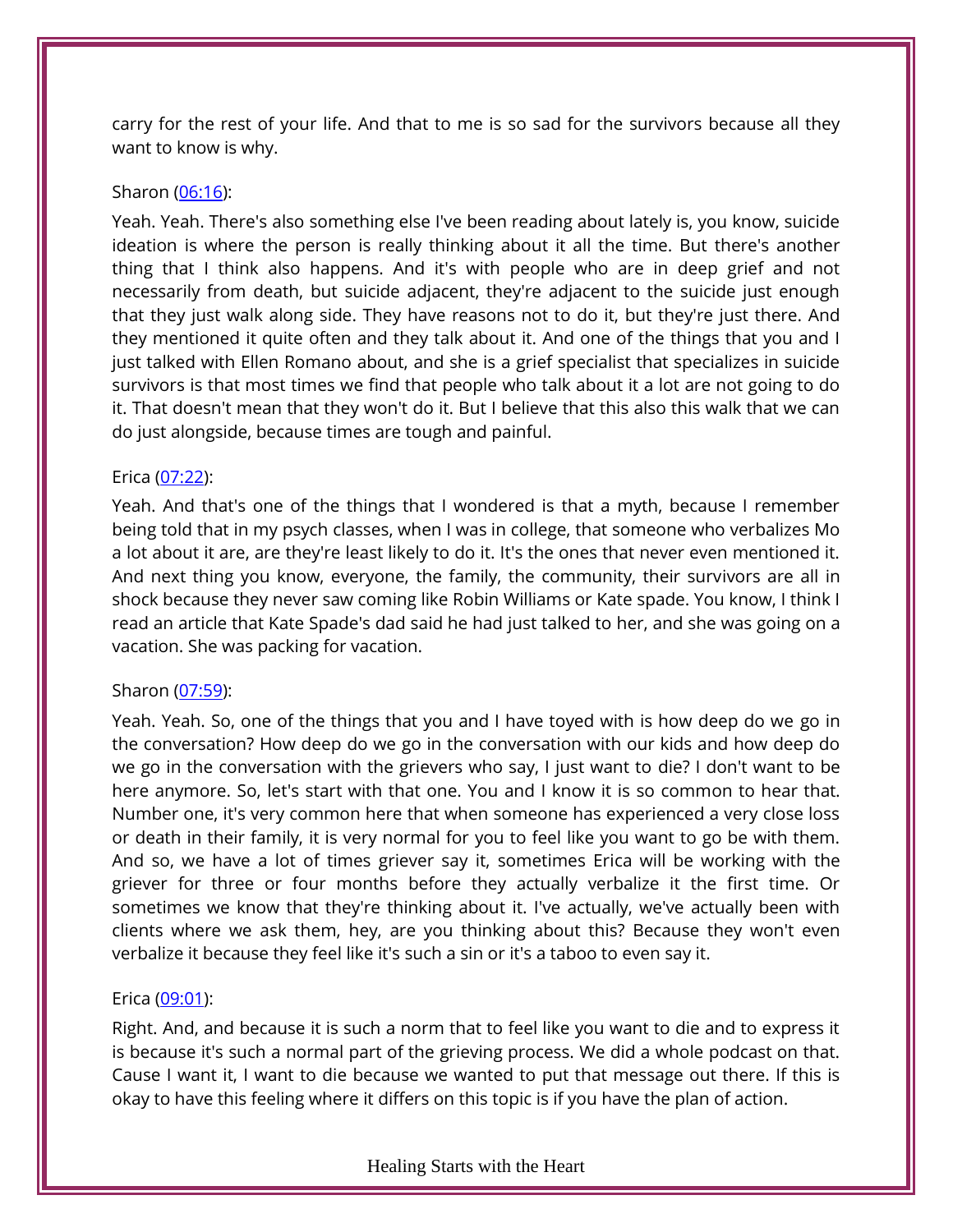Sharon [\(09:28\)](https://www.temi.com/editor/t/7pDZkLb8OPYc-sT-1SoT_haIQAoQxXFWxsECbICIzIOlKhQD5mjmknwfNZ26Sh9SZ9nBmMtGFBh6Wz32mOlKCLZDfaY?loadFrom=DocumentDeeplink&ts=568.65):

Yes.

## Erica [\(09:32\)](https://www.temi.com/editor/t/7pDZkLb8OPYc-sT-1SoT_haIQAoQxXFWxsECbICIzIOlKhQD5mjmknwfNZ26Sh9SZ9nBmMtGFBh6Wz32mOlKCLZDfaY?loadFrom=DocumentDeeplink&ts=572.58):

Cause we've talked to people that have practice some things. So that that's a different look and that's a different conversation. So, in that regard then how deep do you go in that?

## Sharon [\(09:50\)](https://www.temi.com/editor/t/7pDZkLb8OPYc-sT-1SoT_haIQAoQxXFWxsECbICIzIOlKhQD5mjmknwfNZ26Sh9SZ9nBmMtGFBh6Wz32mOlKCLZDfaY?loadFrom=DocumentDeeplink&ts=590.82):

So, I think you go all the way in, yeah. You go all the way in, and you talk to them. I was on, when I lived in California, it's the first time I've ever said that I just moved to Texas a week ago. I was on the suicide prevention at the, at one of the colleges near my area. And we actually had a psychiatrist that came in and share. And he said that even as psychiatrists, as psychiatrists and therapists, we were afraid to have that conversation to really go there. And he said that he had a woman that was coming in and she was being treated with medication. And he shared about how she was like had her hair hanging in front of her face and she didn't really talk. And he would have sessions with her. And most of the time she didn't say anything. And one day she just said to him, I want to die. He said, out of nowhere, she just said that. And he said, he just looked at her and he just said, I bet you do. I bet this is the worst experience you've ever had. I bet your heart is just broken. And he said, she looked up at him and it was the first time in years I'd ever really made eye contact. And so, he said he got it. He got out, came out from work behind his desk and sat in front of her. And they had a whole conversation about suicide. And it was then that he realized people are dying to talk and share. They're dying to talk and share. He had, we're afraid to have the conversation as if having the conversation is going to go make them do the thing that they're constantly thinking about.

# Erica [\(11:37\)](https://www.temi.com/editor/t/7pDZkLb8OPYc-sT-1SoT_haIQAoQxXFWxsECbICIzIOlKhQD5mjmknwfNZ26Sh9SZ9nBmMtGFBh6Wz32mOlKCLZDfaY?loadFrom=DocumentDeeplink&ts=697.13):

It's almost along those same lines of why they don't want to teach sex education in school because they feel like that's giving them permission to go out and have sex. It's almost along those same lines. We kinda break the stigma of talking suicide and feeling as though that's giving someone permission to go out and take their life. That's not the point. The point is like Ellen said in our previous show, connection and hope. Yeah. Well, those are the things we have to try to give the person that feels as though death is their only option. Do we need to make a connection with them and find whatever is going to give them hope? And you and I did a show about suicide long before we've ever even had this much experience of talking to people about suicide. And one of the things I remember saying is if you can find nothing in your world, because we've met people who give us that they don't have a support system, they don't have a tribe. They don't have anyone. And I remember making a suggestion of, even if you have your favorite fuzzy socks, you know, it seems trivial, but you have to find something tiny, little thing that gives you hope. To make it to the next day. And then next day you find the next thing and you just, you've got to keep that going because people need you in this world. They need you. And that's, that's where I

## Healing Starts with the Heart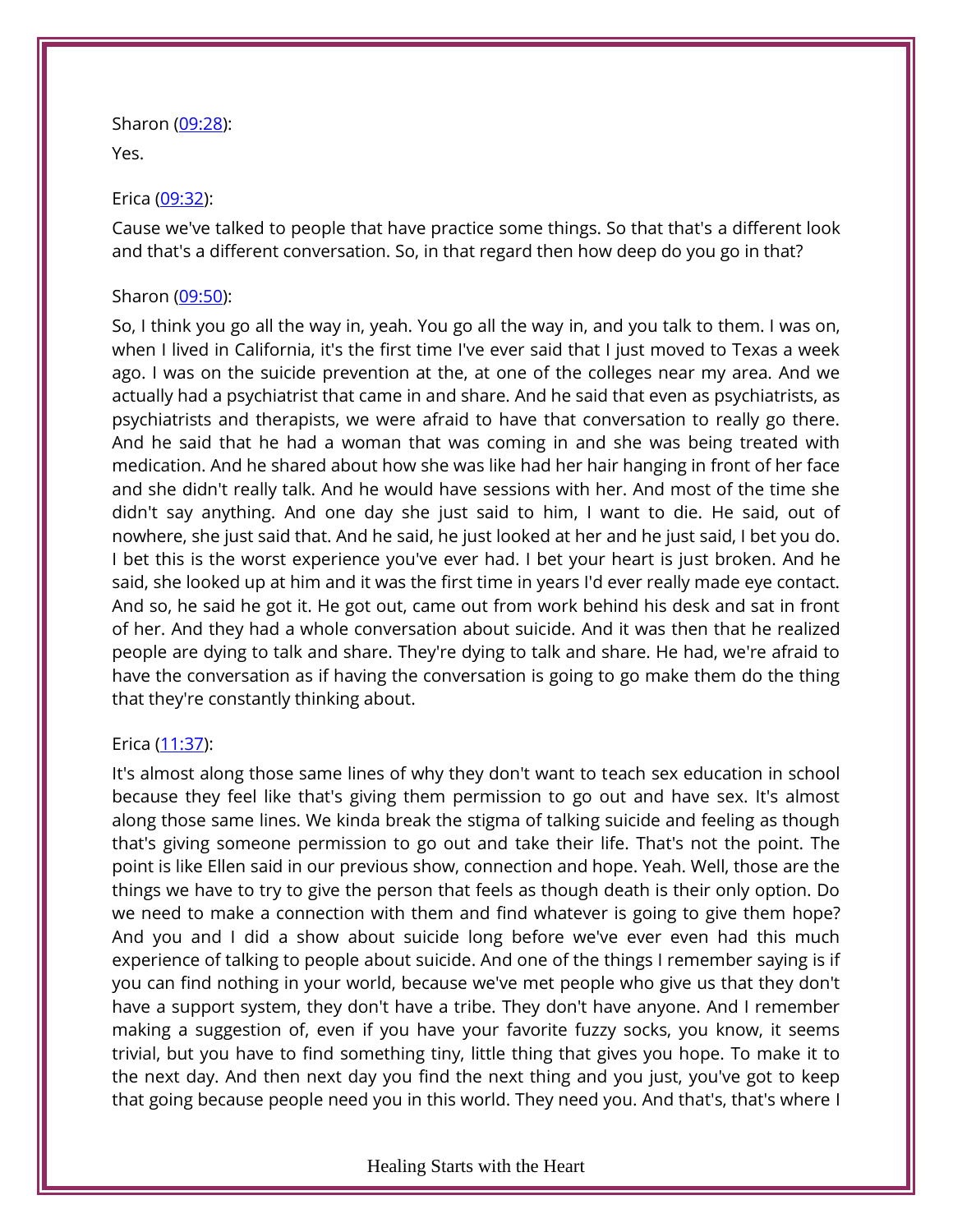feel that when you get to the point where you make that decision, that you're going to end your life. It's because you don't feel that you have any value, you feel that anyone would care if you weren't. And I want to say to anyone right now, thinking of that as an option for themselves, people absolutely need you. If you ended your life today, you would affect a community of people that you don't even know. Yes. And you would be breaking the hearts of so many. So, if you can't find that hope for yourself, think about the people you would be affecting that you're leaving behind.

## Sharon [\(13:59\)](https://www.temi.com/editor/t/7pDZkLb8OPYc-sT-1SoT_haIQAoQxXFWxsECbICIzIOlKhQD5mjmknwfNZ26Sh9SZ9nBmMtGFBh6Wz32mOlKCLZDfaY?loadFrom=DocumentDeeplink&ts=839.35):

Yes, absolutely. And that brings me to the next point, Erica, who was, what I started with earlier is how deep do we go with our young, with our littles in our, on our teens. And I think we need to show them the other side of suicide. We can't just sit and talk about it. Just like what you just said, oh, we need to show them just like sex ed. We need to have suicide ed and we need to talk to them and show them and have them experience, like really see what was left behind because my honest opinion, and this is for me in my own brokenness and seeing all the mothers that are weeping right now on our shoulders that we're hugging and holding up. I believe that these didn't know some part, I believe that they don't really understand that it's so final one. And number two, they don't realize what they're doing to their family, the survivor that's left behind. Right?

## Erica [\(15:06\)](https://www.temi.com/editor/t/7pDZkLb8OPYc-sT-1SoT_haIQAoQxXFWxsECbICIzIOlKhQD5mjmknwfNZ26Sh9SZ9nBmMtGFBh6Wz32mOlKCLZDfaY?loadFrom=DocumentDeeplink&ts=906.47):

Yeah. I think that when you get into such a, a dark place and you're carrying such a heavy burden of your pain of whether it be depression or whatever it is, you just don't feel the love and the caring for, because it's like, I remember when, when Donovan died, I just felt, I couldn't feel the feelings.

# Speaker 2 [\(15:28\)](https://www.temi.com/editor/t/7pDZkLb8OPYc-sT-1SoT_haIQAoQxXFWxsECbICIzIOlKhQD5mjmknwfNZ26Sh9SZ9nBmMtGFBh6Wz32mOlKCLZDfaY?loadFrom=DocumentDeeplink&ts=928.28):

You just, you just don't feel the feelings is that. So, I feel, I can only assume that that's what someone who is contemplating taking their life just doesn't feel the love or the care or the concern of those around them because they've gone so dark. So it would be, I think, extremely profound to show our young people, the survivors and how their lives have been forever changed by that.

## Sharon [\(15:58\)](https://www.temi.com/editor/t/7pDZkLb8OPYc-sT-1SoT_haIQAoQxXFWxsECbICIzIOlKhQD5mjmknwfNZ26Sh9SZ9nBmMtGFBh6Wz32mOlKCLZDfaY?loadFrom=DocumentDeeplink&ts=958.07):

Yeah. I just don't think that they, they have the bandwidth and the capability to see it all the way through to that point. I honestly believe that friends, if you are someone who is considering taking your life, one of the things I want to talk about a few things that we want you to do, we want to really reach out to you and talk about making a promise with someone, anyone, and promise that you'll share it, that you will let the words come out of your mouth, to someone who is close to you and will understand and will not completely freak out and not, it doesn't even have to be.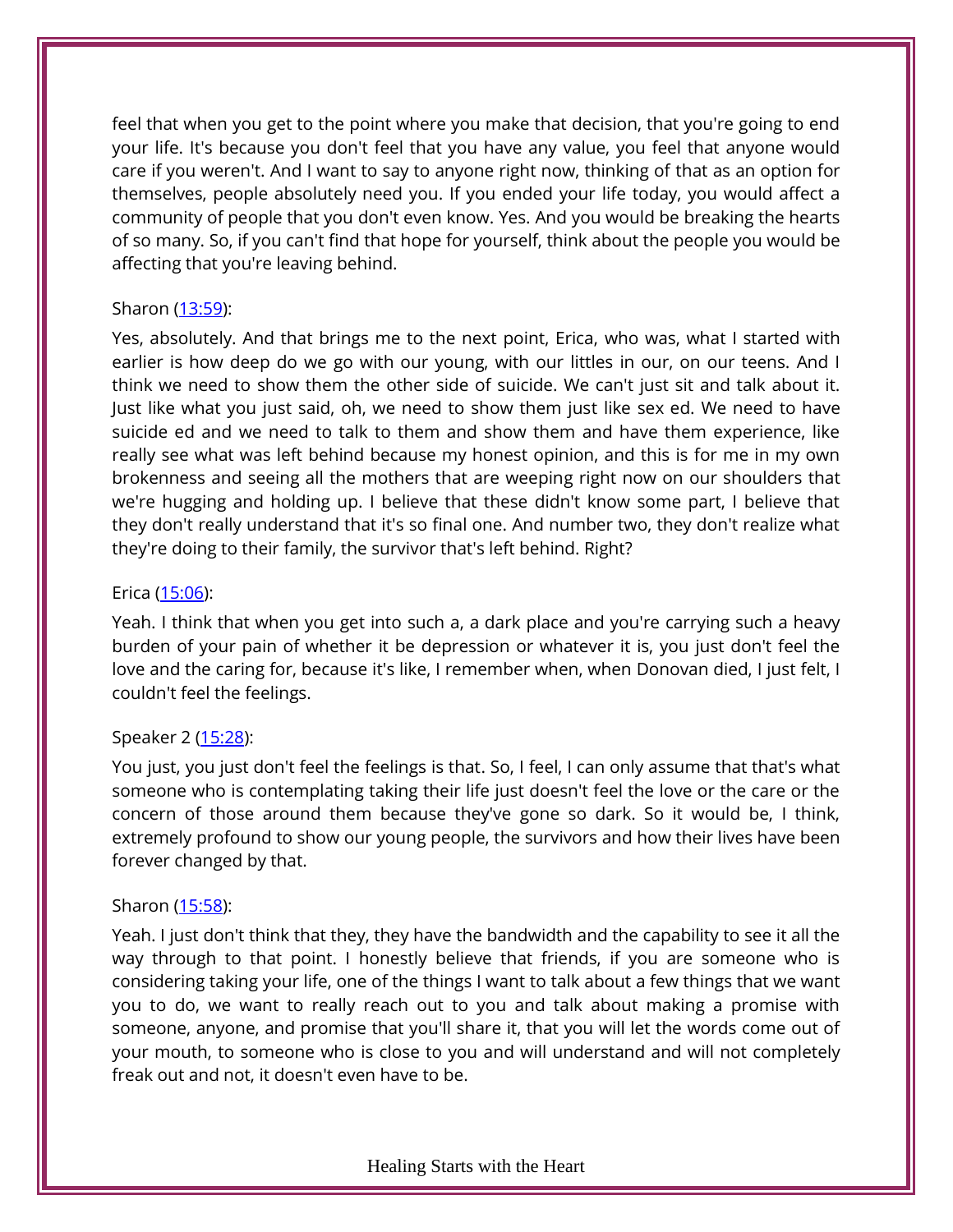## Erica [\(16:42\)](https://www.temi.com/editor/t/7pDZkLb8OPYc-sT-1SoT_haIQAoQxXFWxsECbICIzIOlKhQD5mjmknwfNZ26Sh9SZ9nBmMtGFBh6Wz32mOlKCLZDfaY?loadFrom=DocumentDeeplink&ts=1002.88):

Cause I think at that point, you kind of feel like you don't have anyone close to you, but just putting some yes, a teacher, someone, you, someone you have a genuine fondness for maybe like an appreciation of how they talk or how their presence.

## Sharon [\(17:00\)](https://www.temi.com/editor/t/7pDZkLb8OPYc-sT-1SoT_haIQAoQxXFWxsECbICIzIOlKhQD5mjmknwfNZ26Sh9SZ9nBmMtGFBh6Wz32mOlKCLZDfaY?loadFrom=DocumentDeeplink&ts=1020.67):

Just tell someone. Tell someone, you know, thoughts, thoughts are one thing, but actions are something different, right? You can be having thoughts about it, but not acting on it. Your suicide thoughts don't have to become a reality. They don't, you can really sit with the thoughts, but share the support. Something happens, Eric, and you and I talk about this all the time. When we say the thing out loud, when we say that thing out loud, it's when the freedom starts to happen. Even though you're in a lot of pain right now, give yourself some distance between the thoughts and the actions tell somebody that helps it puts somebody in between. And it really helps.

#### Erica [\(17:44\)](https://www.temi.com/editor/t/7pDZkLb8OPYc-sT-1SoT_haIQAoQxXFWxsECbICIzIOlKhQD5mjmknwfNZ26Sh9SZ9nBmMtGFBh6Wz32mOlKCLZDfaY?loadFrom=DocumentDeeplink&ts=1064.8):

And sometimes when you are in some of treatment for mental health struggles, it could be a side effect of a medication you're taking. So that's why it's so important to if you're taking a medication and you start having these thoughts, speak about it because it could be your, if your body is reacting to your medication in a way that's not healthy for you, so you need to go share it. So, you could get that fixed and, and tagging on that.

## Sharon [\(18:16\)](https://www.temi.com/editor/t/7pDZkLb8OPYc-sT-1SoT_haIQAoQxXFWxsECbICIzIOlKhQD5mjmknwfNZ26Sh9SZ9nBmMtGFBh6Wz32mOlKCLZDfaY?loadFrom=DocumentDeeplink&ts=1096.77):

Avoid using recreational drugs, avoid using alcohol altogether. If you're having these thoughts, suicidal thoughts can become even stronger if you're using drugs or alcohol to mask the pain that you're already experiencing. So, it's really important. One that you talk to somebody about the medication you're on, because that could really have happened. And two that you avoid using anything to overcompensate for the pain.

## Erica [\(18:46\)](https://www.temi.com/editor/t/7pDZkLb8OPYc-sT-1SoT_haIQAoQxXFWxsECbICIzIOlKhQD5mjmknwfNZ26Sh9SZ9nBmMtGFBh6Wz32mOlKCLZDfaY?loadFrom=DocumentDeeplink&ts=1126.8):

Yeah, absolutely. You know, I've never shared this, and it just came to me right now and I've, I've been carrying this for a while, but there was a time during the pandemic where I really struggled because our business was infected and you know, Jordan kind of like, you know, he's was graduating. It was a whole bag hodgepodge of emotions that I hadn't sorted through. And I just remember having a breakdown when I, after drinking alcohol and I had a conversation with Louis where I just said, I don't feel like I have any value and I just cried. And he said, what are you talking about? And I, then I said, the words, I understand why we had a family member that died by suicide. I understand what he did, what he did. And it scared the. It really did. It scared him to death, but that's how I felt in that moment. And like you said, giving it voice, made me realize, cause the next day he was like, you were weird last night. And I, and I said, you know, I've been carrying this around. It was like, all of these emotions I had balled up the business was affected. You know, like I

#### Healing Starts with the Heart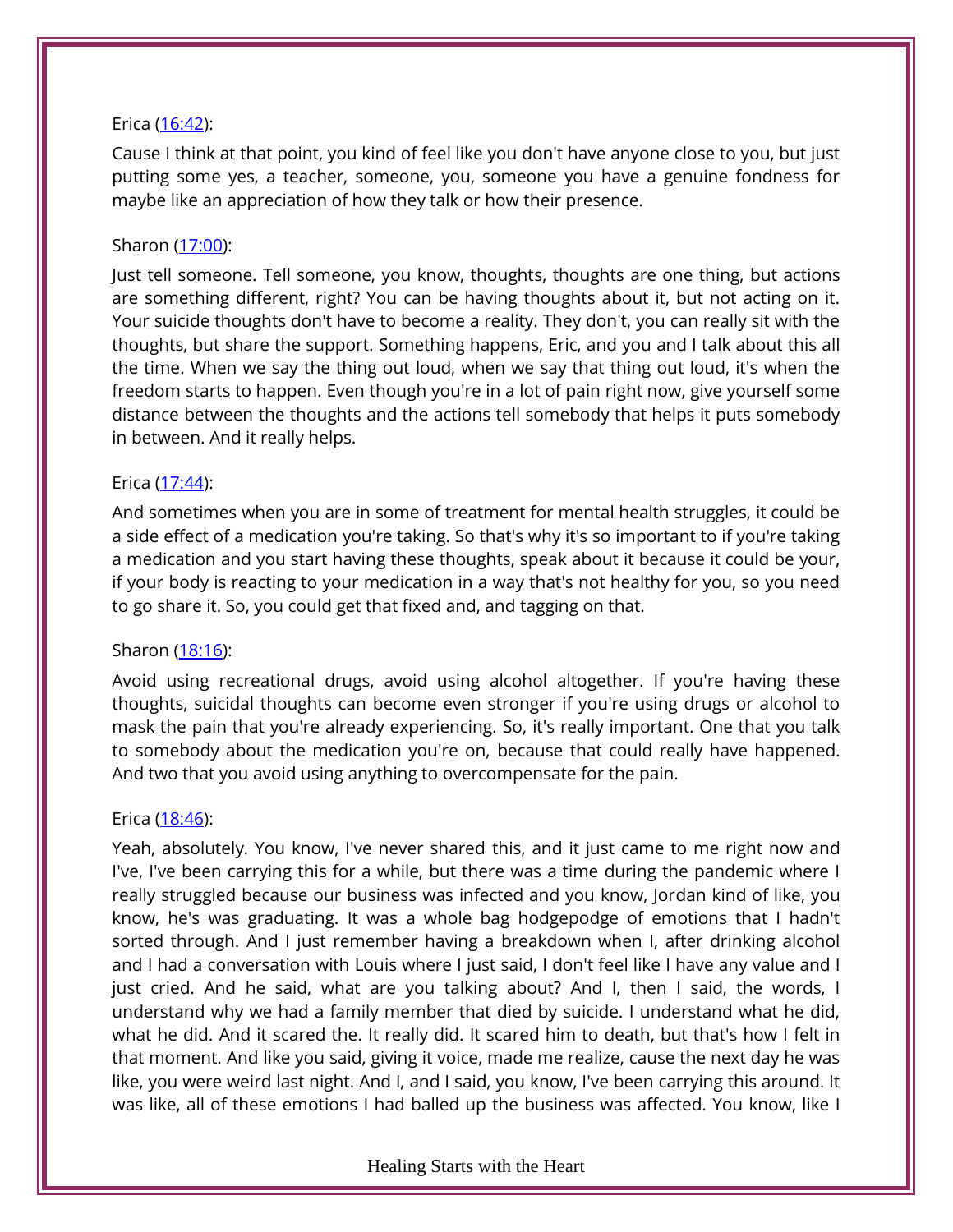said, Jordan was getting ready to graduate high school. Kayla moved out; she's living her adult life. You know, I just am like, who am I going to be now? And I hadn't sorted it out. I just was keeping it all balled up together. And I, I remember how sad I felt when I said those words. Cause that's really how I felt. I didn't feel like I had any value. And so, I'm saying I'm sharing this to express that I, I know what sometimes what it feels like to be in that place where you struggle and if you don't give those emotions voice they really will play tricks on you. You know, your mind, your thoughts, we always talk about thoughts. Your thoughts will really take you in a direction that not meant to be because you know, of course I have value. I bring the comedic timing to the show without me. I, like I said, I share this because Sharon and I always speak our truth and I want people out there to know we're not just a dog and pony show. We are real people, and we experience real things. And there's not anything that you could say to a subtle shock us or that we haven't experienced.

## Sharon [\(21:23\)](https://www.temi.com/editor/t/7pDZkLb8OPYc-sT-1SoT_haIQAoQxXFWxsECbICIzIOlKhQD5mjmknwfNZ26Sh9SZ9nBmMtGFBh6Wz32mOlKCLZDfaY?loadFrom=DocumentDeeplink&ts=1283.5):

Yeah. Thank you. Thank you for sharing that. Keeping in mind that thoughts and actions, right? The thoughts, we can have the thoughts, but let me ask you a question though. I'm going on in my next thing, but does saying it out loud, give you the release?

#### Erica [\(21:38\)](https://www.temi.com/editor/t/7pDZkLb8OPYc-sT-1SoT_haIQAoQxXFWxsECbICIzIOlKhQD5mjmknwfNZ26Sh9SZ9nBmMtGFBh6Wz32mOlKCLZDfaY?loadFrom=DocumentDeeplink&ts=1298.05):

Not that night, because like I said, I had been drinking and, but the next day when I had the follow up conversation sober and let the, you know, realize I'll let the cat out of the bag, it really let me know. I had to organize like unpack. I unpack it back. We talk about our backpack all the time. I had to unpack it and look at it and be like, what is this? So that follow-up conversation. The next day, reassuring Lewis that I wasn't planning on harming myself, but that I needed to re real focus on what was going on. Made me feel a lot better because I started to unpack things for myself.

## Sharon [\(22:21\)](https://www.temi.com/editor/t/7pDZkLb8OPYc-sT-1SoT_haIQAoQxXFWxsECbICIzIOlKhQD5mjmknwfNZ26Sh9SZ9nBmMtGFBh6Wz32mOlKCLZDfaY?loadFrom=DocumentDeeplink&ts=1341.76):

So, then you brought it to the next point, which is that when we keep it inside, it just becomes so much bigger. The thoughts become so much bigger. Okay. So, we have these thoughts, they're in our head, but we haven't gone to the action. And the action is something totally different. One of the things you want to do is also make your home safe. So, you want to remove the things that could hurt you, remove pills, remove knives, razorblades, firearms, get them out of the house. If you're really having these thoughts, getting these things out of the house. And it is also a way packing them all up to have that conversation with somebody, hey, take that box of stuff that you've packed up to someone's house and say, Hey, I'm having a hard time letting someone else know these feelings and not keeping these suicidal feelings to yourself is step one.

## Erica [\(23:18\)](https://www.temi.com/editor/t/7pDZkLb8OPYc-sT-1SoT_haIQAoQxXFWxsECbICIzIOlKhQD5mjmknwfNZ26Sh9SZ9nBmMtGFBh6Wz32mOlKCLZDfaY?loadFrom=DocumentDeeplink&ts=1398.61):

Yeah. You know there's so many crisis lines with some of the research we've been doing to try and better support the phone calls that we're getting. There are so many different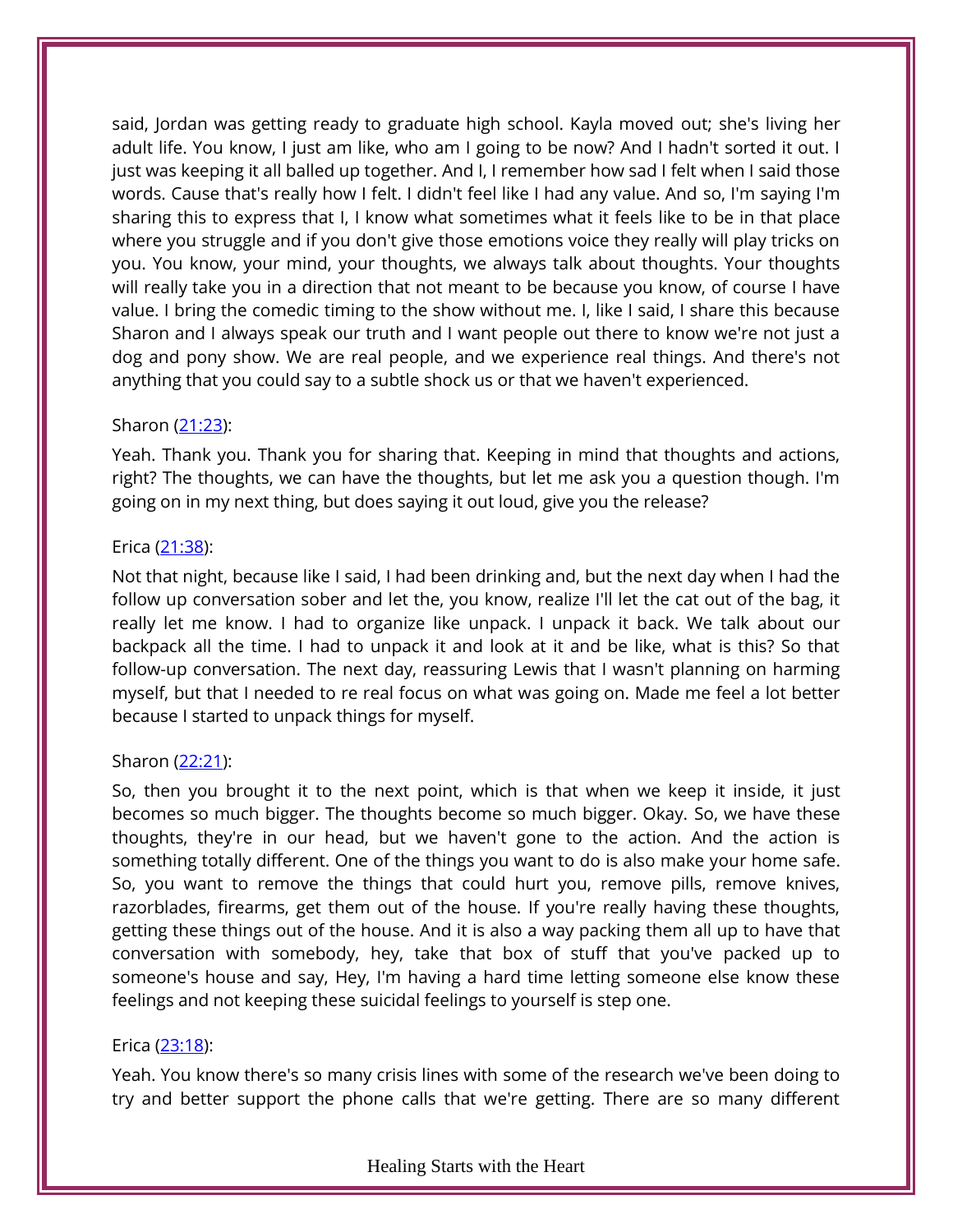options. If you don't want to talk to someone, you know, and I don't know why sometimes it's easier to tell you're a stranger than it is to, you know, the people in your circle. There there's even a line that you can just text if you don't want to get on the, and I would say have that information right now, but I remember looking it up. I don't have it, but I guarantee you, I will have it in the show notes. I will have that line in there where you can reach out and just text someone and communicate with them that way versus getting on the phone.

## Sharon [\(24:00\)](https://www.temi.com/editor/t/7pDZkLb8OPYc-sT-1SoT_haIQAoQxXFWxsECbICIzIOlKhQD5mjmknwfNZ26Sh9SZ9nBmMtGFBh6Wz32mOlKCLZDfaY?loadFrom=DocumentDeeplink&ts=1440.86):

I think that people need to hear this. Also. They need to have hope because people do get through this. You were talking about hope earlier, people get through this. They can come through a suicidal episode and be on the other end. Yeah. We'll do come through out on the other side and that we need to talk about that too, because there is another side. This is something that can bring us way down, but we can fight our way back and make it out. And they manage to survive these feelings.

## Erica [\(24:34\)](https://www.temi.com/editor/t/7pDZkLb8OPYc-sT-1SoT_haIQAoQxXFWxsECbICIzIOlKhQD5mjmknwfNZ26Sh9SZ9nBmMtGFBh6Wz32mOlKCLZDfaY?loadFrom=DocumentDeeplink&ts=1474.64):

Yeah, they do. In the moment. It feels so unbearable in that moment. But that moment will pass.

#### Sharon [\(24:42\)](https://www.temi.com/editor/t/7pDZkLb8OPYc-sT-1SoT_haIQAoQxXFWxsECbICIzIOlKhQD5mjmknwfNZ26Sh9SZ9nBmMtGFBh6Wz32mOlKCLZDfaY?loadFrom=DocumentDeeplink&ts=1482.47):

Yeah. There are so many people out there that are wanting to support you through this. We don't believe that to be true, but there are people out there that will help and will listen without judgment without freaking out. We can't freak out. If someone comes to you, if you're on the support and someone comes to you, don't freak out calmly, calmly start asking them some questions. What do I do? just ask the questions. I want to get down there and I don't want to change my facial expressions. I want to be as calm as possible. And I want to know what it's like. Have you, how long have you been thinking about this? How long have you been thinking about it? What are the thoughts that you're, that are going through your head? Do you have a plan? Oh, you do. Tell me about that plan. Ask them to tell you about the plan, get them talking about it. Hey, Erica and I are not professionals. We're not gonna tell you. You shouldn't go to a psychiatrist or a therapist because absolutely you should. But if you come to us, even in your grief, we're going to have this conversation with you.

## Erica [\(26:09\)](https://www.temi.com/editor/t/7pDZkLb8OPYc-sT-1SoT_haIQAoQxXFWxsECbICIzIOlKhQD5mjmknwfNZ26Sh9SZ9nBmMtGFBh6Wz32mOlKCLZDfaY?loadFrom=DocumentDeeplink&ts=1569.9):

Oh, for sure. For sure. Because we want to normalize this part. We want to normalize that it's, it's part of the grief. And if we could help you get on a healing journey, maybe it'll lighten that load and those thoughts will go away because you're working on your healing.

Sharon [\(26:32\)](https://www.temi.com/editor/t/7pDZkLb8OPYc-sT-1SoT_haIQAoQxXFWxsECbICIzIOlKhQD5mjmknwfNZ26Sh9SZ9nBmMtGFBh6Wz32mOlKCLZDfaY?loadFrom=DocumentDeeplink&ts=1592.13):